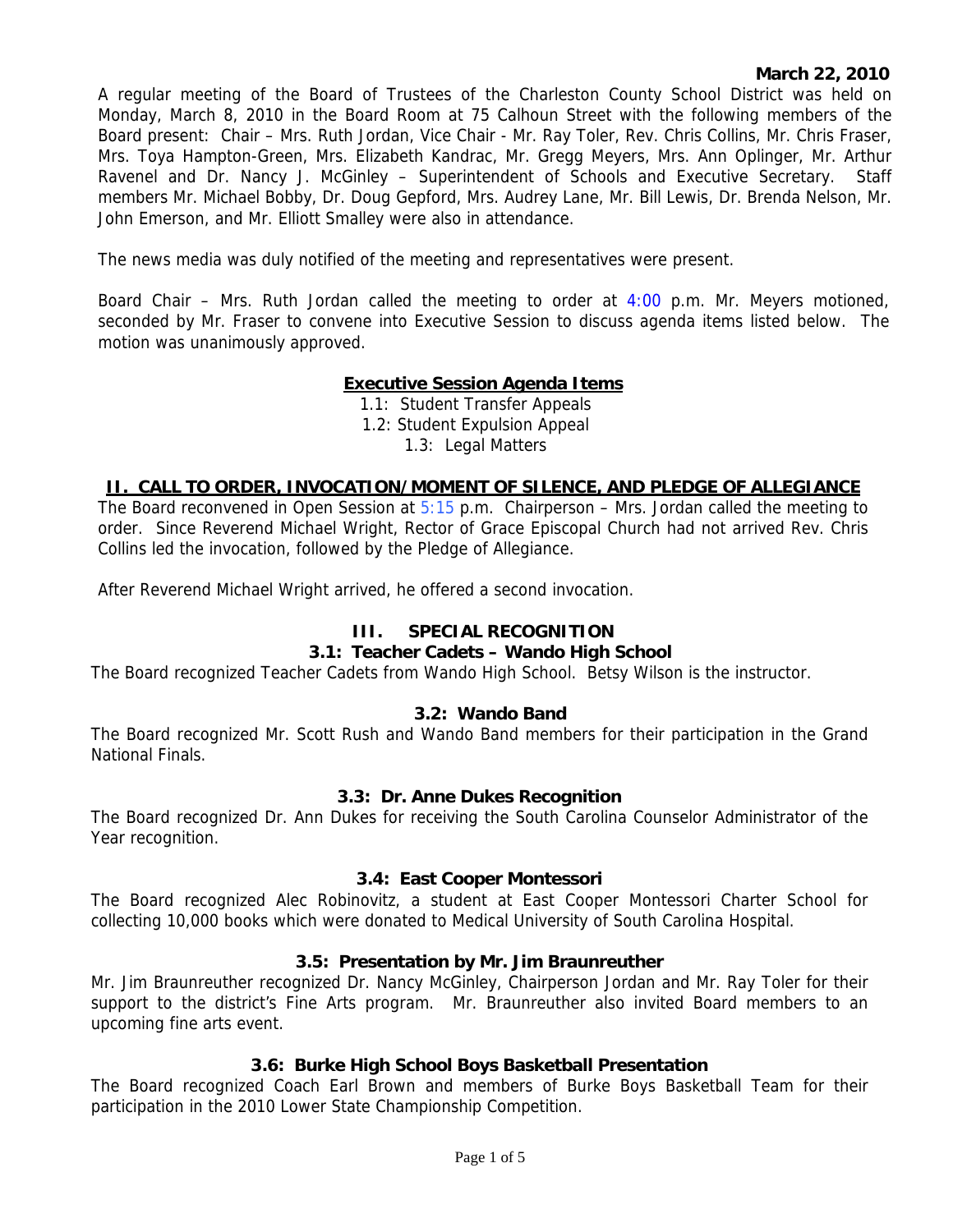#### **IV. SUPERINTENDENT'S REPORT 4.1: Superintendent's Report**

## Dr. McGinley shared the following:

- Mount Pleasant Academy recently won a 2010 Design Award by the South Carolina Chapter of Education Facility Planners. The school earned the top "Honor Award", and the new Moultrie Middle also received "Special Recognition" for collaborative planning efforts between the district, school, and Town of Mount Pleasant.
- Sanders Clyde, another school that should be in line for design awards held its dedication ceremony last week. It included the unveiling of Jonathan Green's mural created with the help of students.
- The district held a joint meeting of County and Constituent Boards which was productive meeting last Monday. The importance of communication was discussed. Dr. McGinley commended Chairperson Jordan for bringing the groups together and mapping out a vision for collaboration. She said this meeting represented a positive step.
- The district recently joined hands with various partners to launch its "Help for Haiti" campaign and approximately \$47,000 was raised to help families of Haiti.
- The Lewis sisters who were considered homeless students at Sanders Clyde recently won first and second place in the county's spelling bee. A newspaper article sparked an outpouring of generous kindness from the community.
- Homelessness is a significant and pervasive challenge in the district. Many families have been devastated by the recent economic recession. The number of homeless students has doubled in the last year. The District and Homeless Education Coordinator, Sonya Jones are working on a "March for Homeless Children" campaign that will place donation boxes in all schools and offices for staff to fill with basic hygiene supplies like shampoo, soap, and deodorant. This is the kind of work that many schools have taken on but the district's goal is to galvanize these efforts around a specific time sensitive campaign.
- Dr. McGinley congratulated Dr. Vashti Washington on her new appointment to the position of Superintendent of Jasper County Schools.
- The most significant development over the last two weeks was the Board Workshop. Engineers from three different firms briefed the Board on seismic conditions of downtown schools. The engineers found that while Buist, Memminger, James Simons and Charleston Progressive buildings are well maintained, they are not built to today's seismic standards. Presentations from the workshop were immediately posted on the district's website, phone calls were made, fact sheets and letters were sent home to parents.
- Dr. McGinley said she believes it to be a moral imperative to ensure students and faculty are in safe buildings, even if it means temporarily relocating them to swing space. The district is reaching out to parents of studied schools, and beginning to research viable, short-term swing space options which will be brought back to the Board for information later in the month.
- Tuesday night March  $9<sup>th</sup>$ , the district will hold the first of four downtown meetings at Buist Academy. This will allow parents a chance to hear the school's report directly from the engineers. Although no options have been prepared for discussion at these meetings, the district will facilitate a survey with parents about which swing space factors concern them most. Parents will rate factors like proximity, timetable for return, and facility offerings which will be used to create a list of draft options for the Board on March  $22^{nd}$ .
- Following the March 2nnd Board meeting, a second round of meetings with parents will be held to get direct feedback on proposed options. Feedback will be incorporated into the creation of final recommendations that will be brought before the Board for action in April.
- CCSD goals are to ensure student and faculty safety, to communicate, inform, and involve parents in the options development process; and bring the board a plan that includes not only viable short term options for downtown families, but a future vision to strengthen education and return them to the peninsula.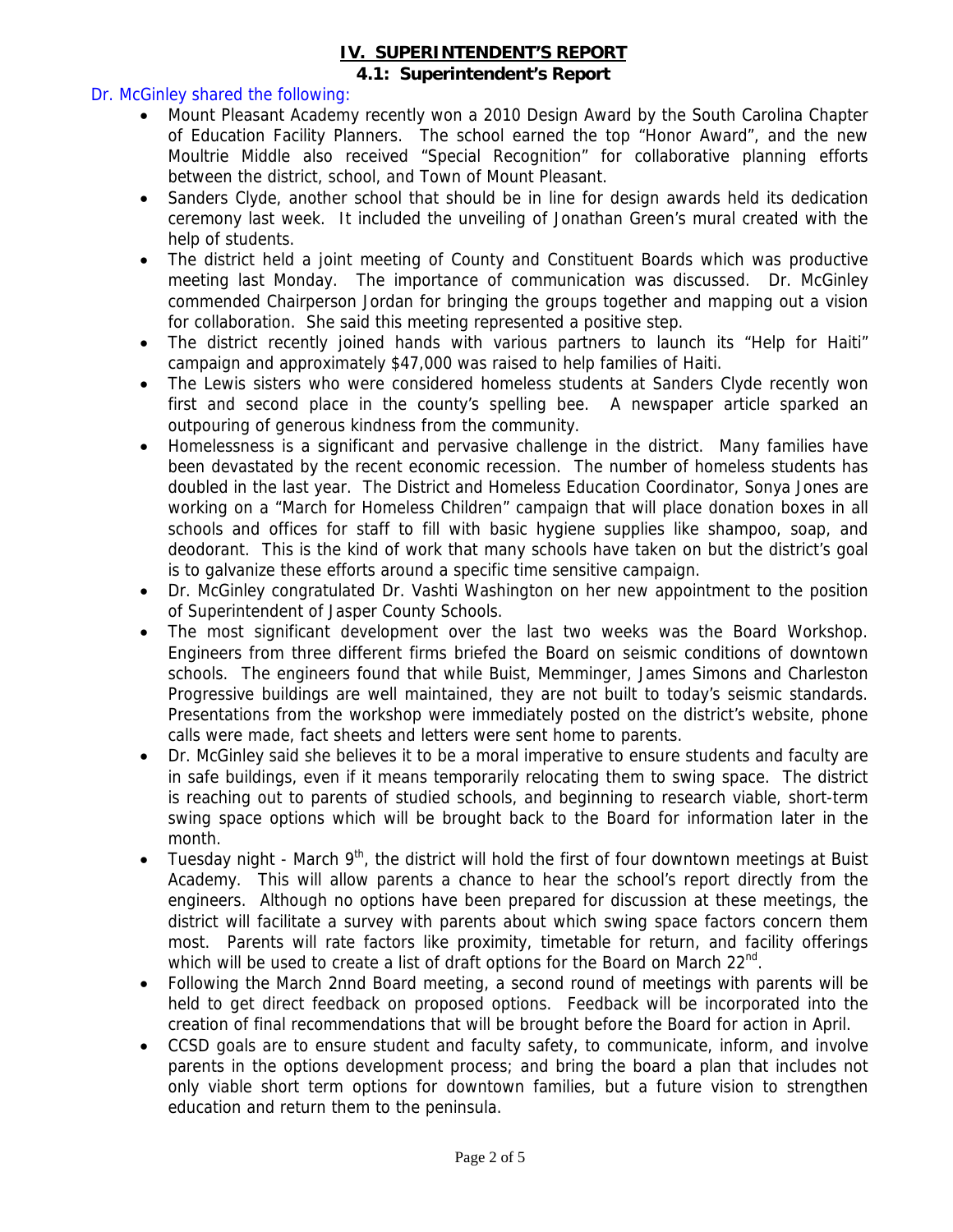In closing, Dr. McGinley said last Thursday the state of South Carolina was named a finalist in the highly competitive "Race to the Top" grant from the U.S. Department of Education. Forty one states applied, and only sixteen were selected finalists. If South Carolina makes the final cut, this would mean significant dollars—the "Race to the Top" pot of money exceeds \$4 billion and is in support of strategic teacher effectiveness systems, student achievement databases, and other reforms for the state and district.

# **V. VISITORS, PUBLIC COMMUNICATIONS**

# **5.1: Visitors, Public Communications**

- 1. Mrs. Beverly Birch, a member of the Interdenominational Ministerial Alliance, addressed concerns about the recent seismic study and the impact it has on plans for Low County Technical Academy. Mrs. Birch urged the Board not to put plans for LCTA on hold. While she is concerned about the safety of students, she wants the Board to be sensitive about student needs and do what is in the best interest of the children. She also added that the entire state of South Carolina is earthquake prone and questioned why Sullivan's Island Elementary was included in the District 20 seismic study.
- 2. Ms. Donna Murphy, a law student at the Charleston School of Law, addressed the Board about a volunteer effort at Burke. The effort is to create a system to help with interaction of parents with the law. She urged the Board to support the effort.
- 3. Ms. Barbara Taylor PTA President at St. Johns High, Ms. Ann Jenkins parent, and Ms. Elizabeth Robinson – student, expressed concerns related to the transfer of a Guidance Counselor at the school.

# **XI. APPROVAL OF MINUTES/EXECUTIVE SESSION AGENDA ITEM**

Mr. Toler motioned, seconded by Rev. Collins approval of the Open and Executive Session minutes of February 1, 2010 and February 22, 2010. The motion was approved 9-0.

# **6.2: Motions of Executive Session of March 8, 2010**

The Board approved the following motions that were made in Executive Session:

1.1: Student Transfer Appeals – The Board approve student transfers A, E, I, M, O, P, Q, S, and U. with a vote of 9-0. Student transfer appeals B, C, D, F, G, H, J, L, N and R were denied with a vote of 8-1 (Kandrac opposed). Student transfer appeals T and K were pulled for additional information.

1.2: Student Expulsion Appeal – The Board identified a date to hear a student expulsion appeal. No action was taken.

1.3: Legal Matters – The Board approved a motion to notify Susan Boykin Academy of the intent not to renew the school's charter application. The motion was approved 8-1 (Kandrac opposed).

# **6.3: Financial Minutes of February 22, 2010**

Mr. Toler motioned, seconded by Rev. Collins approval of the financial minutes of February 22, 2010, 2010. The motion was approved 9-0.

# **VII: MANAGEMENT REPORT**

# **7.1: CCSD Property Management**

The Board received the CCSD Property Management Report from Mr. Troy Williams as information.

# **VIII: CHARLESTON ACHIEVING EXCELLENCE UPDATE**

## **8.1: Third Grade Academy Progress Update**

Dr. Doug Gepford, Chief Academic Officer presented an update the progress of the Third Grade Academy Progress.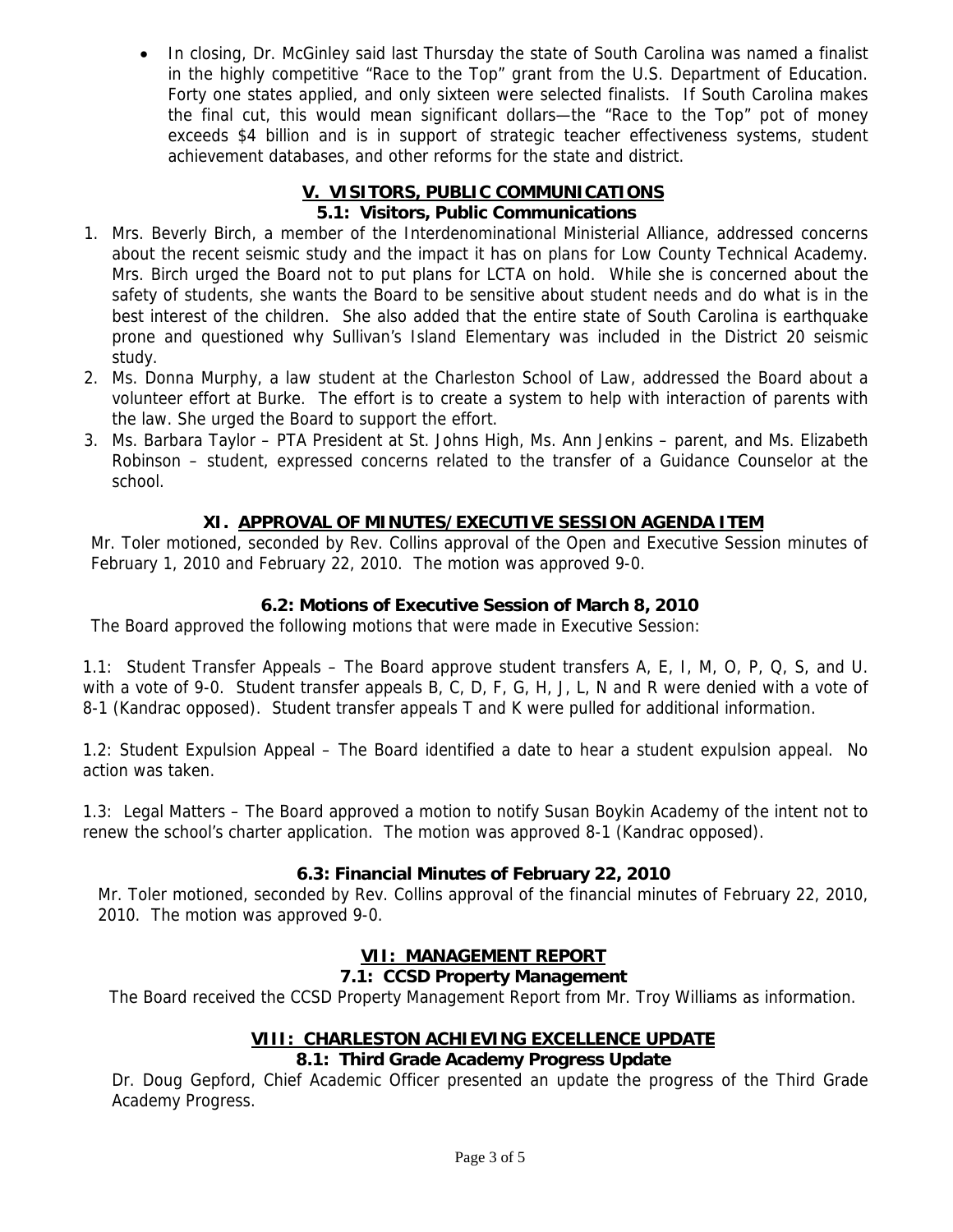## **8.2: Sixth Grade Academy Progress Update**

Dr. Doug Gepford, Chief Academic Officer presented an update on the progress of Sixth Grade Academy. This update was in response to MAP data requested by Rev. Collins and Mrs. Kandrac.

# **IX**. **POTENTIAL CONSENT AGENDA ITEMS**

**9.1: 2010-2011 Academic Calendar Revision for Non Teaching Staff –** A recommendation to approve the 2010-2011 Academic Calendar Revision for Non Teaching Staff. Mr. Meyers motioned, seconded by Mr. Fraser approval of the 2010 – 2011 Academic Calendar. The motion was approved 9-0.

**9.2: Charleston Promise Neighborhood Three Year Commitment –** A recommendation to implement and provide startup funding for Charleston Promise Neighborhood. The funding source is General Operating Funds in the amount of \$50,000 in 2010, \$100,000 in 2011, and \$150,000 in 2012. Mr. Meyers motioned, seconded by Mr. Fraser approval of the recommendation to implement and provide startup funding for Charleston Promise Neighborhood. The motion was approved 8-1 (Kandrac opposed).

**9.3: Spring Break Shut-Down and Furlough -** A request to approve the closing of all schools and offices over Spring Break (April  $2^{nd}$  – April  $9^{th}$ . It is also recommended that the Board of Trustees approve all four days over Spring Break as voluntary, non paid days or allow the use of appropriate leave to be used for the otherwise scheduled work days. Mr. Meyers motioned, seconded by Mr. Fraser approval of the Spring Break Shut-Down and Furlough. The motion was approved 8-1 (Collins opposed).

**9.4: CCSD Board of Trustees Funding Resolution –** A recommendation to approve the following Funding Resolution. Mr. Fraser motioned, seconded by Mrs. Oplinger approval of the funding resolution as indicated below. The motion was approved 7-2 (Kandrac and Ravenel opposed).

#### **A RESOLUTION OF THE CHARLESTON COUNTY SCHOOL DISTRICT BOARD OF TRUSTEES**

**WHEREAS**, South Carolina is experiencing a severe economic crisis that is significantly impacting state revenue; and

**WHEREAS**, over the past two fiscal years South Carolina K–12 public schools have received General Fund budget cuts totaling \$484 million which equates to more than a 20 percent reduction; and

**WHEREAS**, these budget cuts have reduced the base student cost to \$1,764 per student, reflecting 1996– 1997 funding levels; and

**WHEREAS**, Education Improvement Act funds have been reduced \$112 million over that same two-year period; and

**WHEREAS**, the most recent figures for the proposed 2010-2011 state budget include additional EIA cuts of \$9 million, and EFA cuts of \$85 million, reflecting a base student cost of \$1,630 (1995 funding level); and

**WHEREAS**, further cuts in revenue will harm the education of every child in South Carolina, threatening the State's decades-long effort to raise the levels of educational achievement and personal income of the people of our State; and

**WHEREAS**, the negative impacts to educational achievement and personal income will significantly impair economic development efforts in our State; and